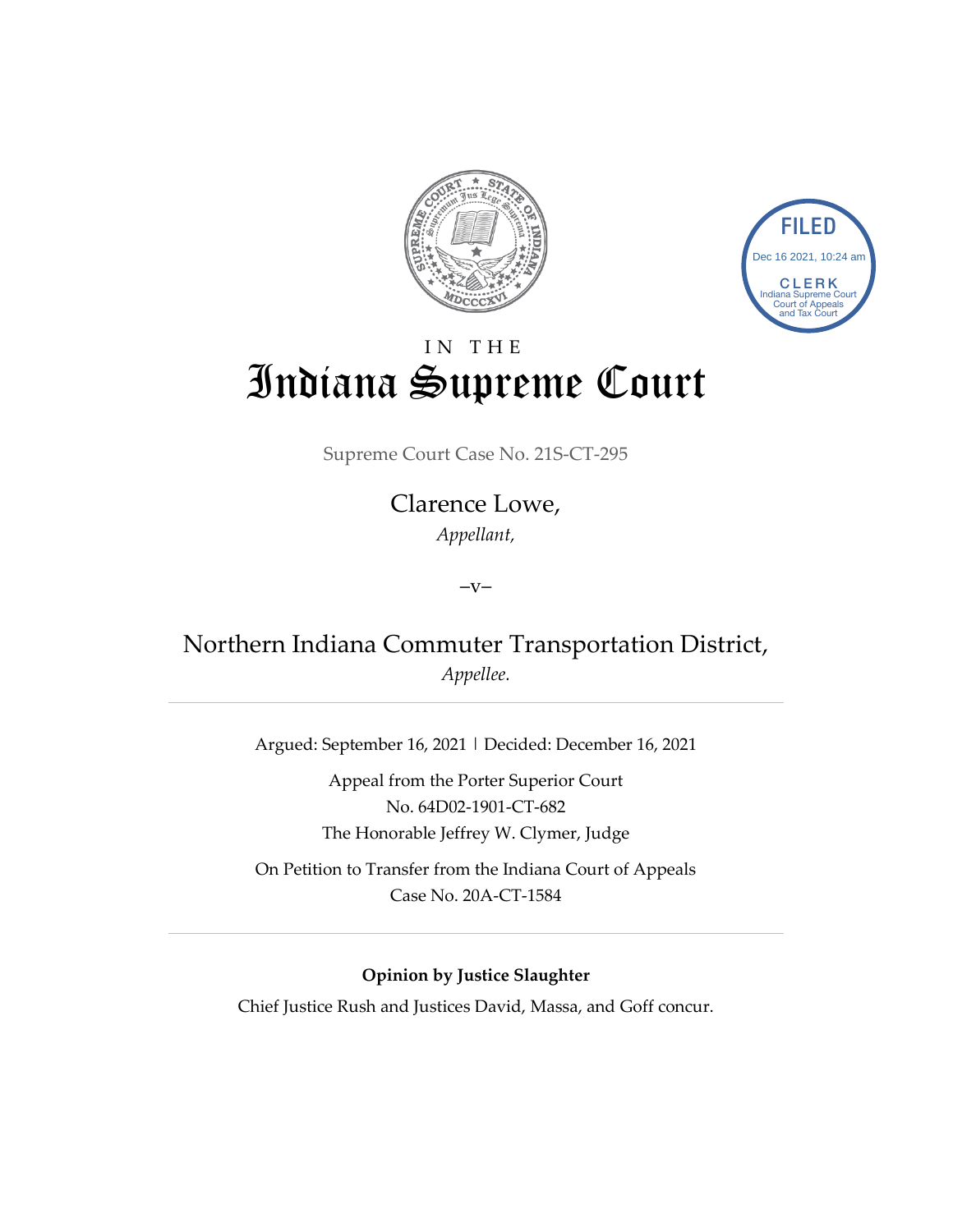### **Slaughter, Justice.**

Clarence Lowe, an employee of the Northern Indiana Commuter Transportation District, claims he was injured at work. We must decide whether the District, which operates a government-owned railroad, is a "state agency" or "political subdivision" under the Indiana Tort Claims Act. If the District is a state agency, the Act requires that pre-suit notice be served within 270 days of the injury; if it is a political subdivision, pre-suit notice must be served within 180 days. We hold that the District is a political subdivision under the Act. Thus, it was entitled to notice within 180 days of Lowe's alleged injury. Because Lowe did not provide notice until 263 days after his injury, his notice was untimely, and his suit is time-barred.

I

In early 2018, Clarence Lowe was working for the District, which owns and operates a passenger rail line between Chicago and South Bend. Lowe claims he was injured while manually hammering spikes into frozen track ties. He sent a notice of tort claim to the Indiana attorney general, who received the notice 263 days after Lowe's injury. The attorney general responded that the State of Indiana "does not appear" to have "any connection with this case" because the State was not a named party. Lowe then filed a complaint against the District under FELA, the Federal Employers' Liability Act. The District moved for summary judgment, arguing that although Indiana has waived sovereign immunity for FELA actions, such suits are subject to the Indiana Tort Claims Act. The District further argued that for purposes of the Act, it is a political subdivision, not a state agency, and because Lowe failed to serve it with a notice of tort claim within 180 days after his injury, the Act bars his FELA claim. The trial court granted summary judgment to the District and against Lowe.

Lowe appealed, and the court of appeals affirmed, concluding that the District is a political subdivision under the Act, and that his notice of tort claim was untimely. *Lowe v. N. Indiana Commuter Transp. Dist.*, 167 N.E.3d 290, 291–92 (Ind. Ct. App. 2021). Lowe then sought transfer, which we granted to answer this important question of first impression, thus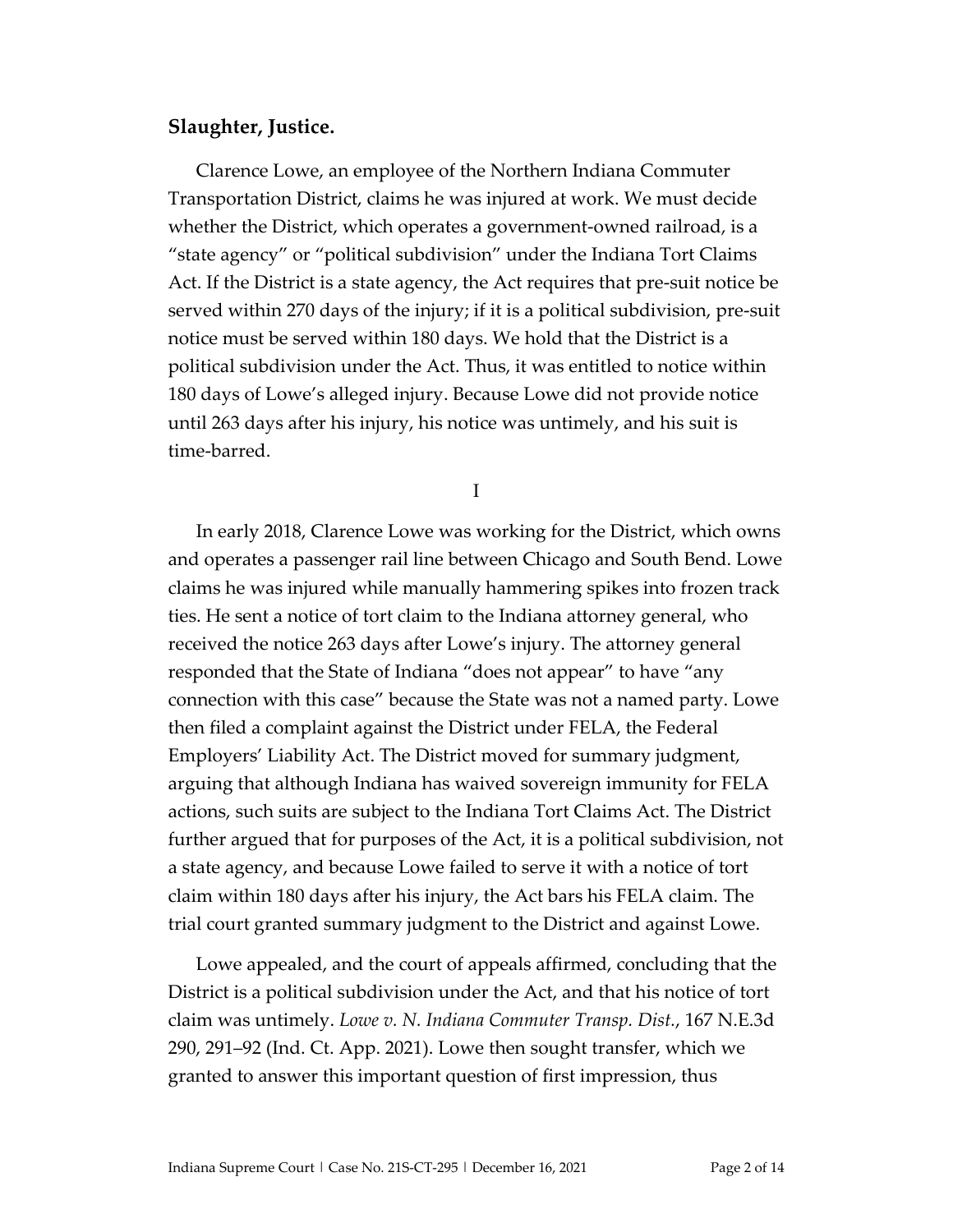vacating the appellate opinion. *Lowe v. N. Indiana Commuter Transp. Dist.*, 169 N.E.3d 1119 (Ind. 2021).

#### II

FELA, codified at 45 U.S.C. §§ 51–60, makes a common-carrier railroad liable for injuries an employee suffers on the job due to the railroad's negligence. *Beckley v. Beckley*, 822 N.E.2d 158, 161 (Ind. 2005) (citing *Consol. Rail Corp. v. Gottshall*, 512 U.S. 532, 542 (1994)). On summary judgment, the District argued that Lowe's FELA claim was time-barred because he failed to comply with the 180-day notice requirement in Indiana's Tort Claims Act. Summary judgment is appropriate where there is no genuine issue of material fact, and the movant is entitled to judgment as a matter of law. *Griffin v. Menard, Inc.*, 175 N.E.3d 811, 813 (Ind. 2021). Here, the parties do not raise disputed issues of fact; what they dispute, as a matter of law, is whether the Act applies and, if so, which notice requirement governs.

As a threshold matter, we ask first whether the Act applies to FELA suits against state entities and hold that it does. Lowe argues that the Act cannot apply to a FELA lawsuit because a state statute cannot abrogate a right to file an action granted by a federal statute. But he cites no case from any jurisdiction holding that a state's tort-claims act does not apply to a FELA action. To the contrary, we note at the outset that Congress enacted FELA under its Article I powers. See, e.g., *Parden v. Terminal Railway of the Alabama State Docks Dep't*, 377 U.S. 184, 190–92 (1964), overruled on other grounds by *College Savs. Bank v. Florida Prepaid Postsecondary Educ. Expense Bd.*, 527 U.S. 666, 680 (1999). Congress does not have the power under Article I to subject nonconsenting states to private suits for damages in state courts. *Alden v. Maine*, 527 U.S. 706, 712 (1999). To determine whether Indiana has consented to suit under FELA, and under what circumstances, we would turn to the Act. *Esserman v. Indiana Dep't of Env't Mgmt.*, 84 N.E.3d 1185, 1190 (Ind. 2017). Thus, the mere fact that FELA is a federal statute does not automatically exclude from consideration the procedural constraints of our state's Tort Claims Act. We note further that Lowe has not argued that FELA preempts the Act; nor have we discerned from FELA's text that Congress intended to occupy the field of negligence claims against railway employers. Thus, we see no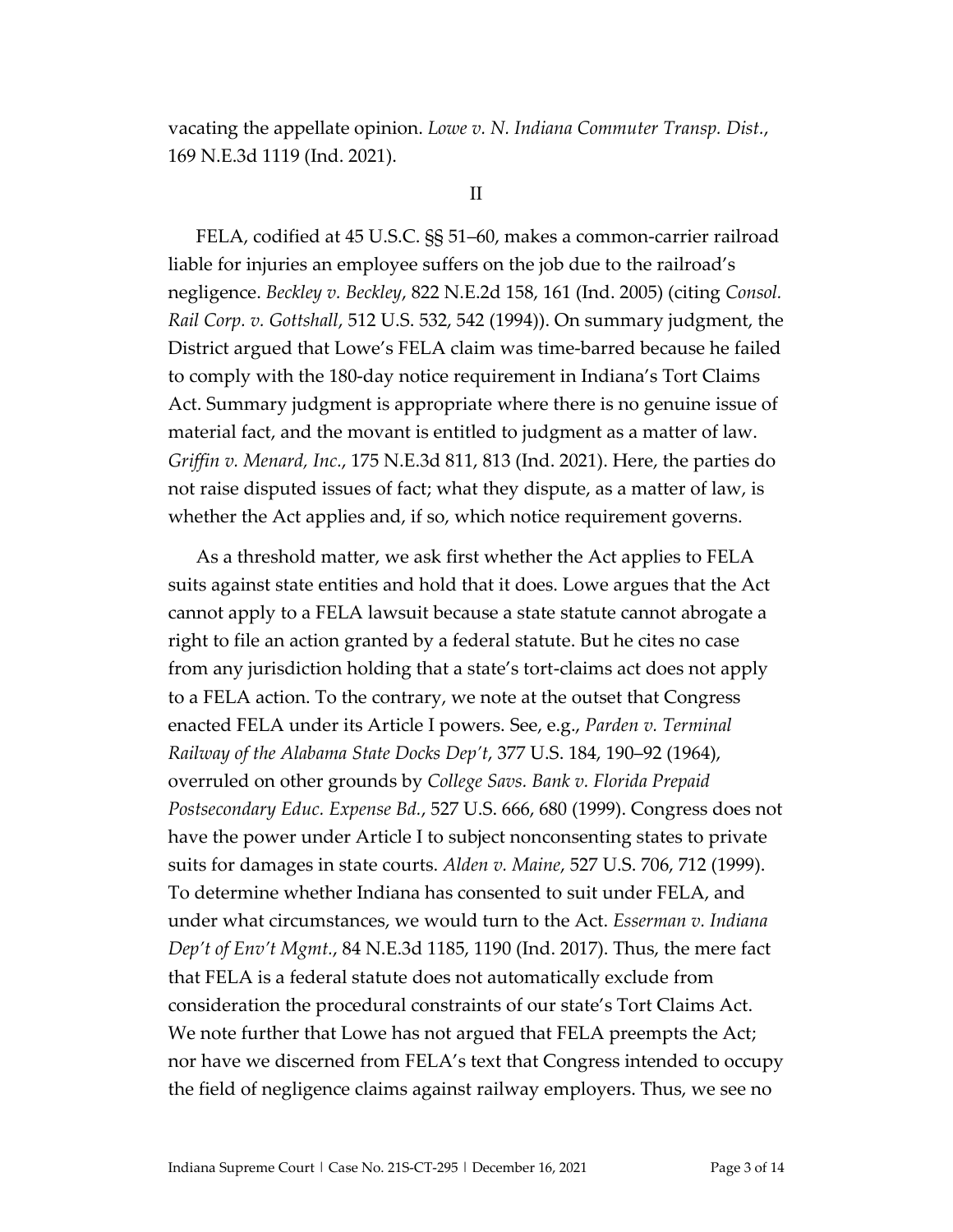reason not to apply here the general rule allowing states to "apply their own neutral procedural rules to federal claims, unless those rules are preempted by federal law". *Howlett v. Rose*, 496 U.S. 356, 372 (1990); accord *Mondou v. New York, New Haven, & Hartford Railroad Co.*, 223 U.S. 1, 2, 59 (1912) (requiring states to adjudicate issues under FELA assuming "their jurisdiction, as prescribed by local laws, is adequate to the occasion").

Finding no reason under federal law to bypass our Tort Claims Act, we turn to its text. By its own terms, the Act applies to "a claim or suit in tort", Ind. Code § 34-13-3-1(a), against governmental entities and their employees, *Burton v. Benner*, 140 N.E.3d 848, 852 (Ind. 2020). We find the reasoning in *Oshinski v. Northern Indiana Commuter Transportation District*, 843 N.E.2d 536 (Ind. Ct. App. 2006), persuasive. There, our court of appeals concluded that the Act applies to FELA claims against the District because the Act governs tort claims against governmental entities, and FELA claims are tort claims. *Id.* at 543–44. Although FELA does not use the word "tort", by its terms, it applies to causes of action arising from "negligence". 45 U.S.C. § 51. And negligence is a type of tort. *Oshinski*, 843 N.E.2d at 544 (citing *Tennant v. Peoria & Pekin Union Railway*, 321 U.S. 29, 32 (1944), and *Simpson v. N.E. Illinois Reg'l Commuter R.R. Corp.*, 957 F. Supp. 136, 138 (N.D. Ill. 1997)). A later court of appeals opinion, *Rudnick v. Northern Indiana Commuter Transportation District*, 892 N.E.2d 204, 207 (Ind. Ct. App. 2008), relying on *Oshinski*, also applied the Act in a FELA suit against the District. We follow these cases and hold that where, as here, a state entity is sued under FELA, the Act applies.

Next, we ask whether the District is a state agency or political subdivision under the Act. We hold that the legislature defines the District as a political subdivision for purposes of the Act, and thus Lowe was subject to its 180-day notice requirement. We then address Lowe's arguments that even if the Act applies to FELA claims against state entities in general, we should not apply the Act's 180-day notice requirement here. Finding Lowe's arguments unavailing, we affirm the trial court's order granting summary judgment to the District.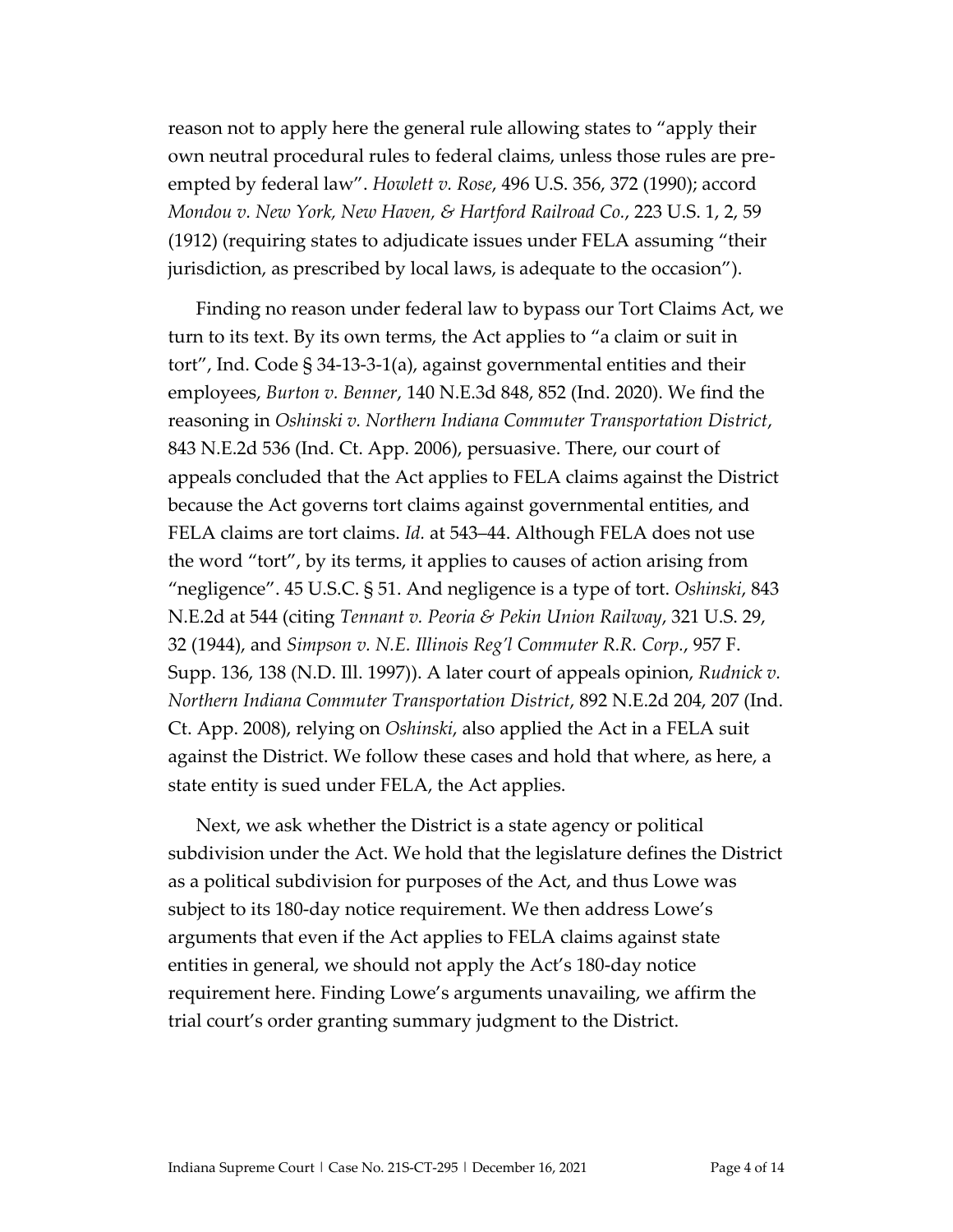The parties agree that Lowe did not serve a tort-claims notice until 263 days after his alleged injury. Whether his notice was timely turns on which provision of the Act applies. Under Indiana Code subsection 34-13- 3-8(a), a would-be claimant must give notice within 180 days to a "political subdivision"; under subsection 34-13-3-6(a), on the other hand, a would-be claimant has 270 days to give notice to a "state agency". The Act defines both terms. A political subdivision is one of thirteen categories, including a "separate municipal corporation". I.C. § 34-6-2-110(5). Here, Lowe concedes that the District is a political subdivision under the Act: "[The District] is defined by Indiana's legislature as a political subdivision under the [Act]". Lowe's concession follows from the District's enabling statute, which defines the District as a "distinct municipal corporation". I.C. § 8-5-15-2(b). We thus treat a "distinct" municipal corporation as a "separate" municipal corporation under the Act and hence a political subdivision. As a political subdivision, the District is not a state agency. I.C. § 34-6-2-141.

Prior Indiana opinions involving FELA claims against the District are inconsistent as to whether the District is a state agency or political subdivision under the Act. In *Oshinski*, 843 N.E.2d at 539, our court of appeals concluded in dicta that the District is a state agency: "The parties do not dispute, the trial court found, and we agree that [the District] is a state agency." But *Oshinski* cited *Gouge v. Northern Indiana Commuter Transportation District*, 670 N.E.2d 363 (Ind. Ct. App. 1996), which did not address the Act. *Oshinski*, 843 N.E.2d at 539. Rather, *Gouge* concluded the District is a state agency under Trial Rule 54(D) (permitting award of costs against state agency only if specifically authorized by law). *Gouge*, 670 N.E.2d at 368–69. Because *Oshinski* relied on a case interpreting a trial rule and not the Act's plain text, we part ways with *Oshinski* on this point.

Instead, we share the view of two more recent appellate cases, *Rudnick*, 892 N.E.2d at 204, and *Januchowski v. Northern Indiana Commuter Transportation District*, 905 N.E.2d 1041 (Ind. Ct. App. 2009). *Rudnick*, in dicta, said that the definition of "political subdivision" includes municipal corporations under Indiana Code section 34-6-2-110, and that the District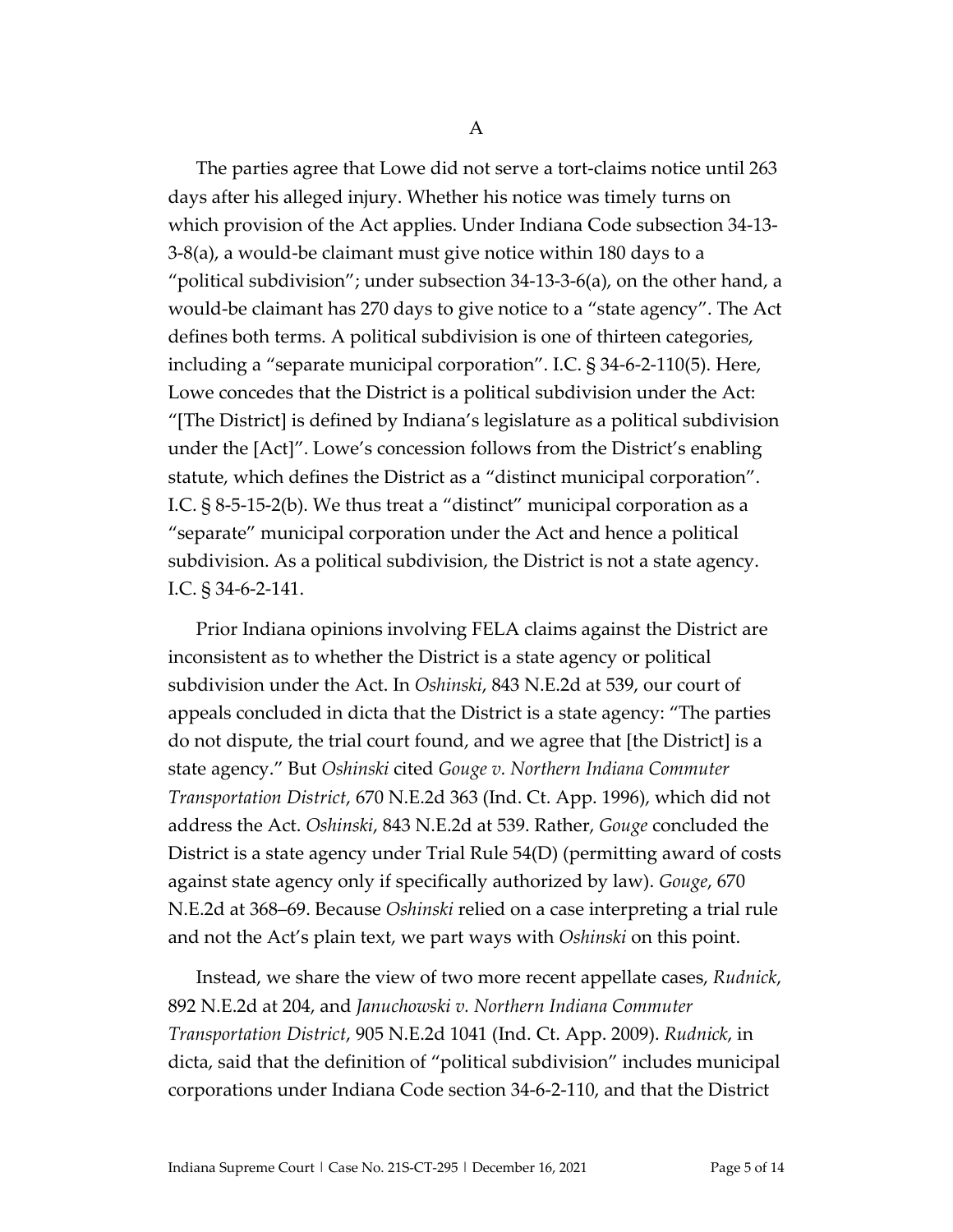is a separate municipal corporation according to its enabling statute. 892 N.E.2d at 209 n.3. *Rudnick* went on to note that the Act's definition of "state agency" specifically excludes political subdivisions under section 34-6-2-141. *Ibid.* And the *Januchowski* court, again in dicta, relied on *Rudnick* to find that the District is a political subdivision. 905 N.E.2d at 1044 n.1.

Lowe contends that if the Court holds that the District is a political subdivision, it should do so only prospectively and not as to Lowe. According to Lowe, *Oshinski* set out a clear rule of law that he was entitled to rely on. We disagree. *Oshinski*'s conclusion that the District is a state agency is dicta. Moreover, even had that been *Oshinski*'s holding, it would have been called into question by the later reasoning in *Rudnick* and *Januchowski*. Prospective application is an extraordinary measure that we decline to apply here.

Because the District is a political subdivision, Lowe needed to provide notice within 180 days of his injury, but he did not. Thus, his notice was untimely, and his suit is barred.

B

Despite the Act's plain terms and Lowe's concession that the District is a political subdivision under the Act, Lowe argues that he is not subject to the 180-day requirement. First, he argues that he substantially complied with the Act by filing within 270 days. Second, he argues that he is entitled to relief under the Eleventh Amendment for alternative reasons: either Indiana consented to suit under FELA or the District cannot enjoy sovereign immunity as an arm of the state under the Eleventh Amendment while simultaneously being a political subdivision under the Act. Because we find Lowe's arguments unavailing, he is not entitled to relief.

### 1

Indiana Code section 34-13-3-8(a) provides that:

[A] claim against a political subdivision is barred unless notice is filed with: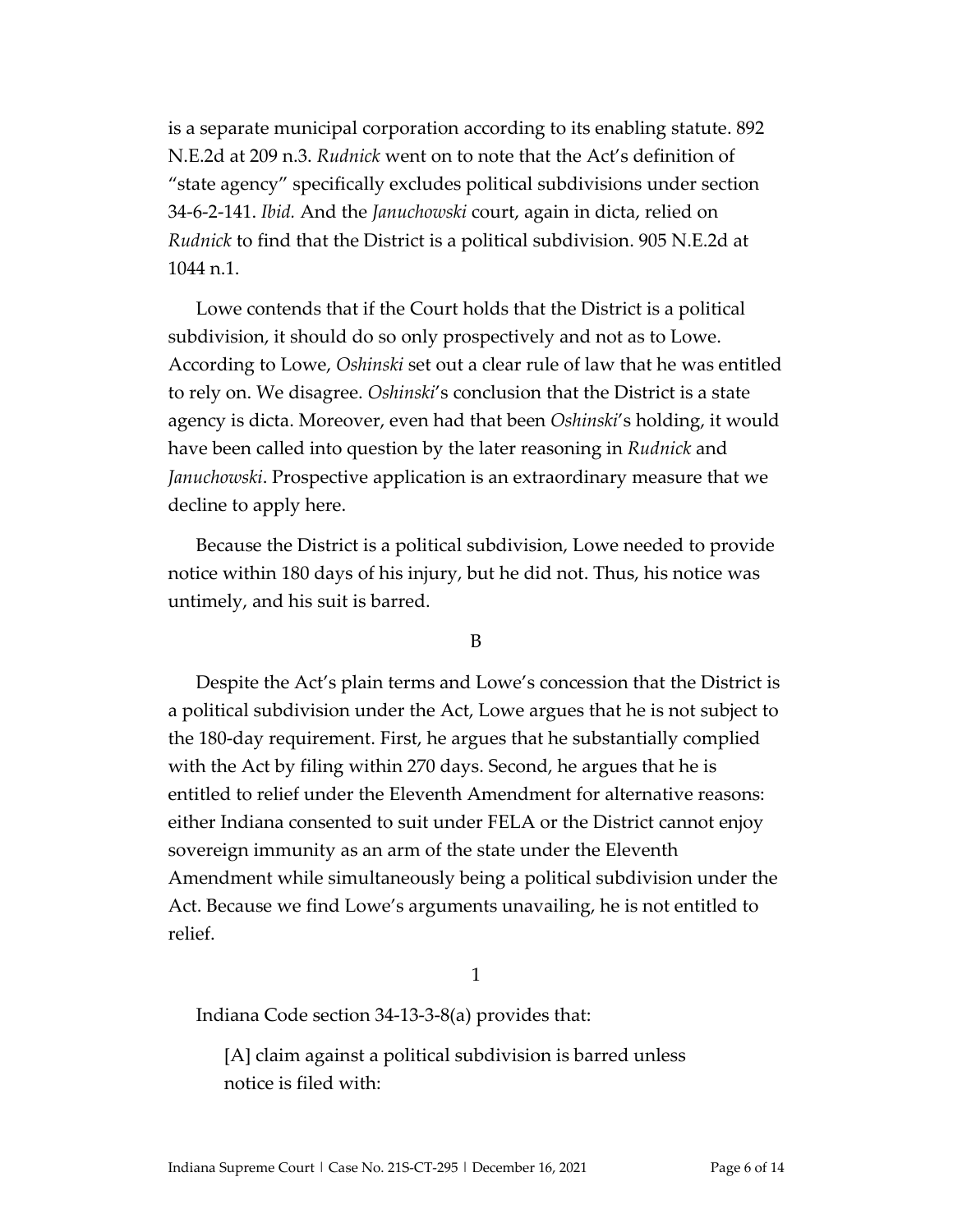(1) the governing body of that political subdivision; and

(2) the Indiana political subdivision risk management commission created under IC 27-1-29;

within one hundred eighty (180) days after the loss occurs.

Here, this means Lowe needed to provide notice to the District's governing body and Indiana's political subdivision risk management commission within 180 days. He did not do so but instead provided notice to the attorney general within 270 days. In other words, he noticed the wrong actor and observed the wrong timeframe. Yet on appeal, Lowe argues that providing notice to the attorney general fewer than 270 days after his accident substantially complied with the Act. But our substantialcompliance doctrine is clear: substantial compliance is a question of content not timing. See, e.g., *Collier v. Prater*, 544 N.E.2d 497, 499 (Ind. 1989) ("[N]otice is sufficient if it substantially complies with the content requirements of the statute."); *City of Indianapolis v. Cox*, 20 N.E.3d 201, 208 n.4 (Ind. Ct. App. 2014) ("While . . . non-compliance is sometimes excused where the plaintiff has substantially complied with the [Act] . . . notice must still be timely."). Lowe conceded at the summary-judgment hearing that under existing precedent, substantial compliance concerns the notice's content, not its timing. We see no reason to revisit our settled doctrine. Because Lowe's notice was untimely (occurring after 180 days), he did not substantially comply, and he is not entitled to relief on this basis.

2

Lowe's second and third arguments rest, in substantial part, on concepts of sovereign immunity developed in federal courts. He argues that Indiana has consented to suit under the relevant federal statute, FELA, and thus waived sovereign immunity. He also argues that the District cannot enjoy sovereign immunity as an arm of the state under the Eleventh Amendment while simultaneously being a political subdivision under the Act. Because Lowe's arguments and desired application of sovereign immunity confuse its two distinct bases—one under federal law for federal courts and one under state law for state courts—we find his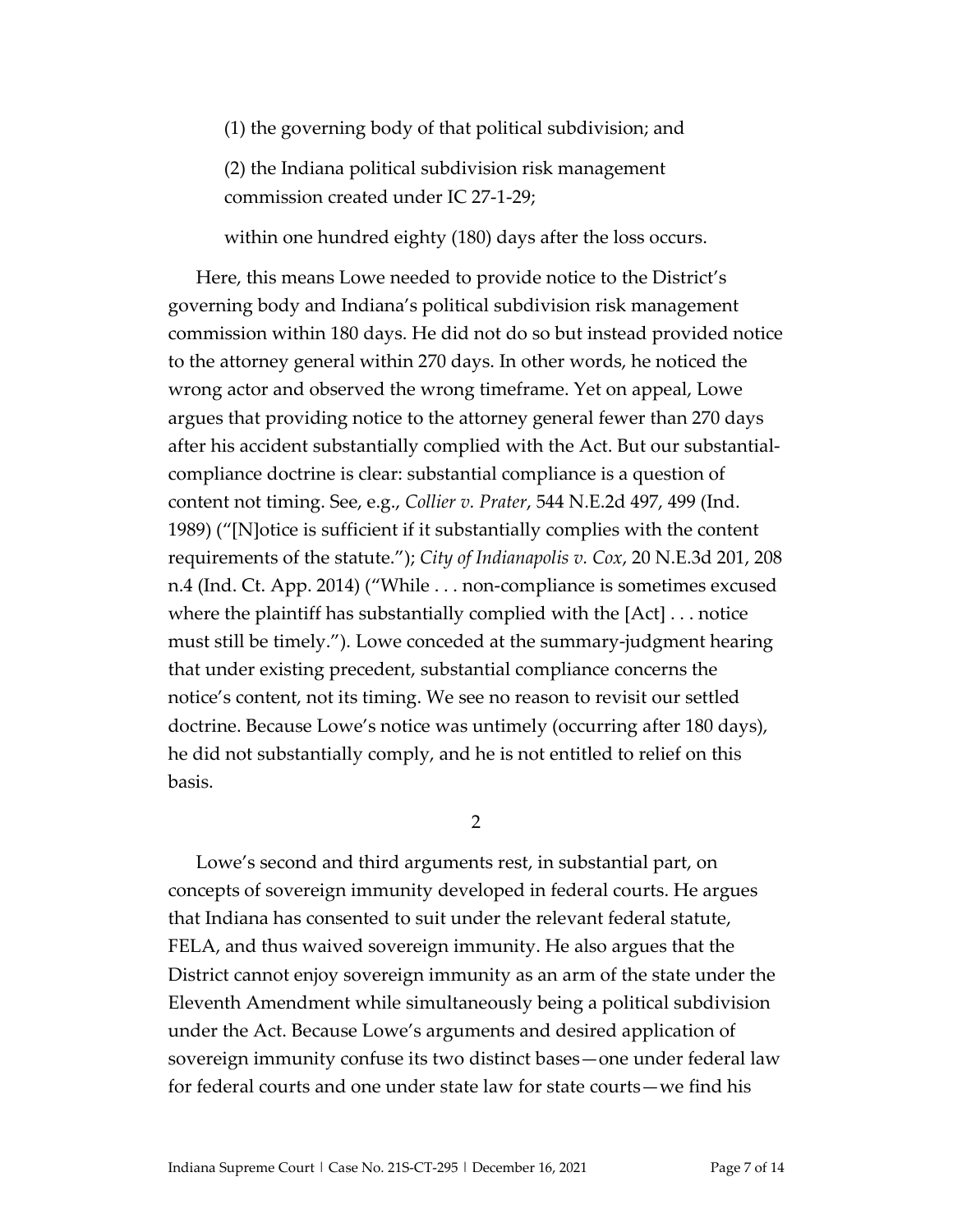arguments unavailing. Moreover, even under the doctrinal framework he would have us use, that of Eleventh Amendment immunity jurisprudence, we find that Lowe's arguments would fail.

State sovereign immunity, as a general term, protects states within our federal system in four vital ways: it protects states from suits by their own citizens or those of another state in federal court; it protects states from suits by their own citizens or those of another state in other state courts; it protects states from being sued by citizens of other states in their own courts; and it protects states from being sued by their own citizens in their own courts. See, e.g., *Alden*, 527 U.S. at 712; accord *Esserman*, 84 N.E.3d at 1188–89. Federal sovereign-immunity doctrine derives from the constitution and the plan of the convention. See, e.g., *Alden*, 527 U.S. at 713, 730. This basis of sovereign immunity is often referred to as "Eleventh Amendment immunity"—a useful, but incomplete, shorthand because its protections "neither derive[] from, nor [are] limited by, the terms of the Eleventh Amendment." *Id.* at 713. This body of Eleventh Amendment immunity doctrine ensures that federal courts do not dislodge states as the national government's co-sovereigns, and thereby breach the delicate federal-state balance established by our framers.

At the same time, states like Indiana, as sovereigns in their own right, have developed their own sovereign-immunity doctrines for use in their own courts. Indiana adopted the principle of sovereign immunity from its very beginning. *Esserman*, 84 N.E.3d at 1189. Under this common-law doctrine, the state and its various entities generally could not be sued in tort. *Ibid.* Our Court eventually abolished this immunity in *Campbell v. State*, 259 Ind. 55, 284 N.E.2d 733 (1972), with narrow exceptions inapplicable here, but the legislature replaced it in 1974 with a limited immunity from tort claims via the Act. *Esserman*, 84 N.E.3d at 1190. Thus, when applying our state's sovereign-immunity doctrine vis-à-vis tort claims, where we once looked to our common-law tradition, we now look to the Act.

*Alden v. Maine* does not alter the fact that federal law and state law provide two independent bases of sovereign immunity. There the Supreme Court corrected the misapprehension that the "Eleventh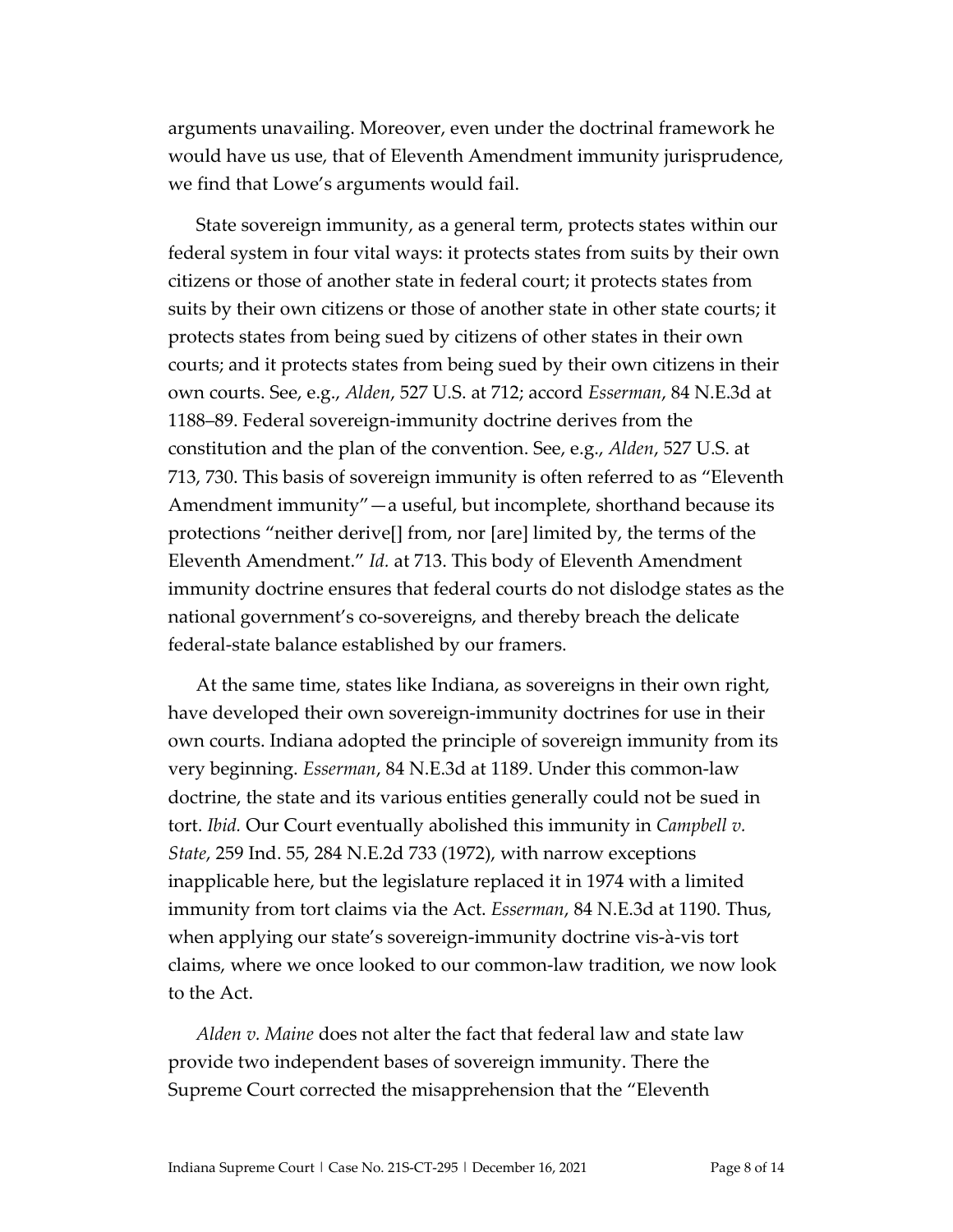Amendment is inapplicable in state courts." 527 U.S. at 735. Although Lowe does not argue this, *Alden*'s statement, taken in isolation, could be understood to require state courts to analyze the sovereign-immunity claims of their states under federal Eleventh Amendment jurisprudence. But that is not the holding in *Alden*. There the Supreme Court applied Eleventh Amendment sovereign-immunity principles on review of a statecourt decision to protect a state from suit in its own courts. *Id.* at 712. In other words, *Alden* permits states to claim sovereign immunity under the Eleventh Amendment—but it does not require that they do so. *Alden* instead discussed with approval the "distinction drawn between a sovereign's immunity in its own courts and its immunity in the courts of another sovereign". *Id.* at 739. Likewise, the Maine Supreme Court's opinion made clear its view that Eleventh Amendment immunity was not "directly applicable" to its proceedings, although its state sovereignimmunity doctrine, at least as relevant there, coincided with federal Eleventh Amendment doctrine. *Alden v. State*, 715 A.2d 172, 174 (Me. 1998).

Here, Lowe sued the District in an Indiana court. Yet his sovereignimmunity arguments tend to ignore state-law concepts of sovereign immunity and would require our courts to apply federal Eleventh Amendment immunity instead. But we are not a federal court. And Lowe fails to argue, let alone persuade us, that an Indiana court is beholden to police its exercise of jurisdiction against its sovereign state in the same way that a federal (or a sister state court) must. Nor does he point to a case where we, as Maine's supreme court did, have identified our state's sovereign-immunity doctrine as mirroring that of the federal constitution's. He thus waives these arguments and cannot prevail. But even had he raised them, we would be hard-pressed to find that the primary concern permeating Eleventh Amendment immunity—protecting states as sovereigns in the federal system—justifies a federal mandate that state courts adjudicating private suits against their respective states must apply federal sovereign-immunity principles in lieu of their state's own protections. Cf. *Federal Maritime Comm'n v. South Carolina State Ports Auth.*, 535 U.S. 743, 765 (2002) (endorsing the view that the purpose of sovereignimmunity doctrine is to afford states the "respect owed them as joint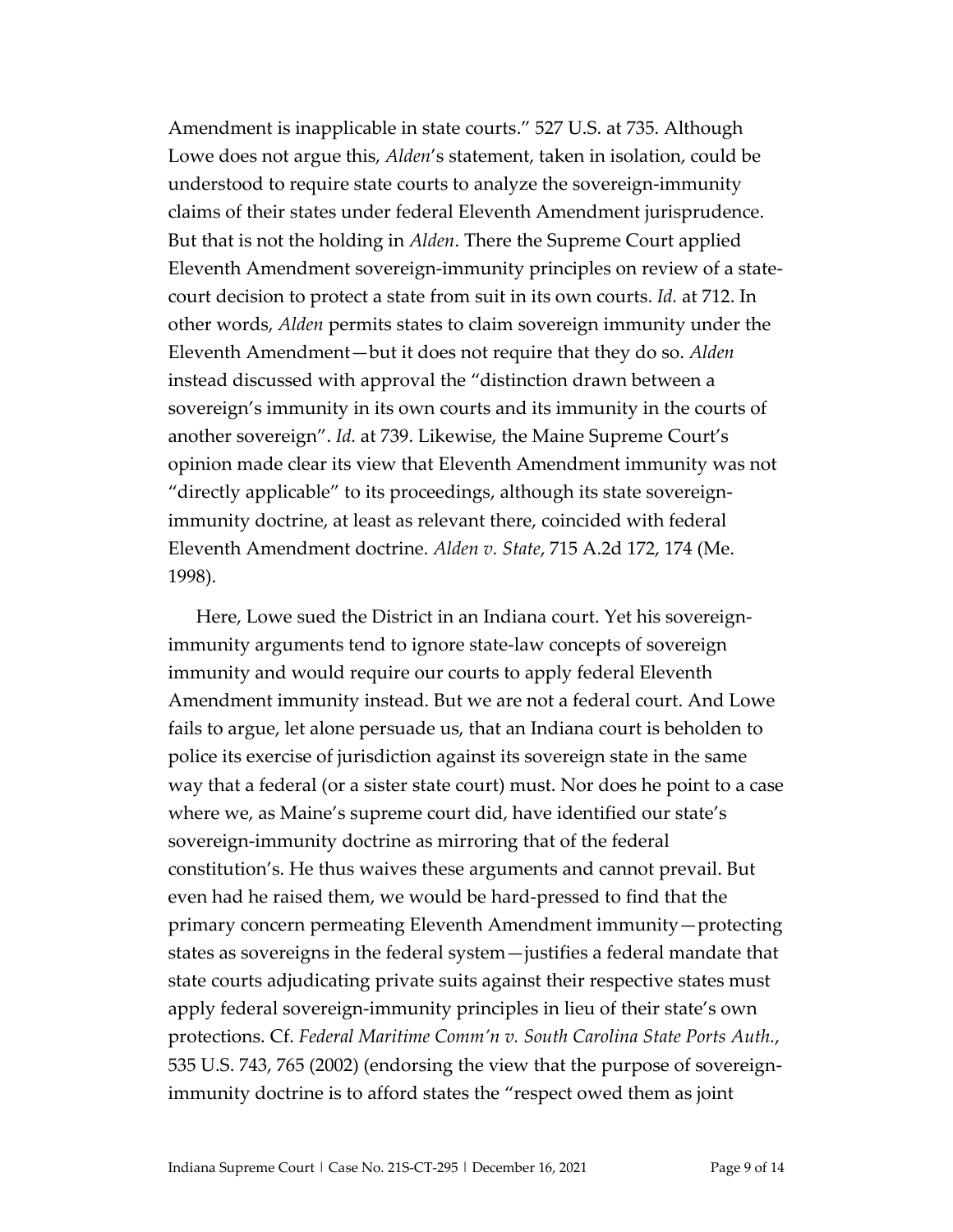sovereigns") (cleaned up). Thus, Lowe's last two arguments, both premised on Eleventh Amendment jurisprudence, must fail. And as we find below, even were we—a sovereign state's highest court—beholden to the federal courts' Eleventh Amendment jurisprudence, we would still find Lowe's arguments without merit.

a

Lowe argues that Indiana has given a blanket consent to be sued under FELA, notwithstanding the Act, because it owns a railroad operated in two states and has incorporated by reference federal protections for railroad employees. Lowe makes the type of constructive-waiver argument from *Parden*, 377 U.S. at 192, that the Supreme Court expressly overruled in *College Savings Bank*, 527 U.S. at 680. In *Parden*, the Court held that Alabama had constructively waived its immunity from suit under FELA:

[B]y enacting [FELA] . . . Congress conditioned the right to operate a railroad in interstate commerce upon amenability to suit in federal court as provided by the Act; by thereafter operating a railroad in interstate commerce, Alabama must be taken to have accepted that condition and thus to have consented to suit.

377 U.S. at 192. The Court soon began limiting *Parden* until it finally overruled its last vestige—the constructive-waiver reasoning—in *College Savings*. There the Court explained that *Parden*'s "constructive-waiver experiment" was "ill conceived" and an "anomaly" in its sovereignimmunity jurisprudence. *College Savings*, 527 U.S. at 680. Thus, the Court concluded that it would not try to "salvage any remnant" of *Parden*'s constructive-waiver analysis. *Ibid.*

The Court's post-*Parden* case law makes clear that a state can waive its sovereign immunity (under Eleventh Amendment doctrine) only by "clear declaration". See, e.g., *id.* at 675–76. Here, Lowe points to nothing that we can construe as Indiana's "clear declaration" that it is consenting to suit and thus waiving any vestige of sovereign immunity—under FELA. Accord *Oshinski*, 843 N.E.2d at 543–44 (holding that "Indiana has not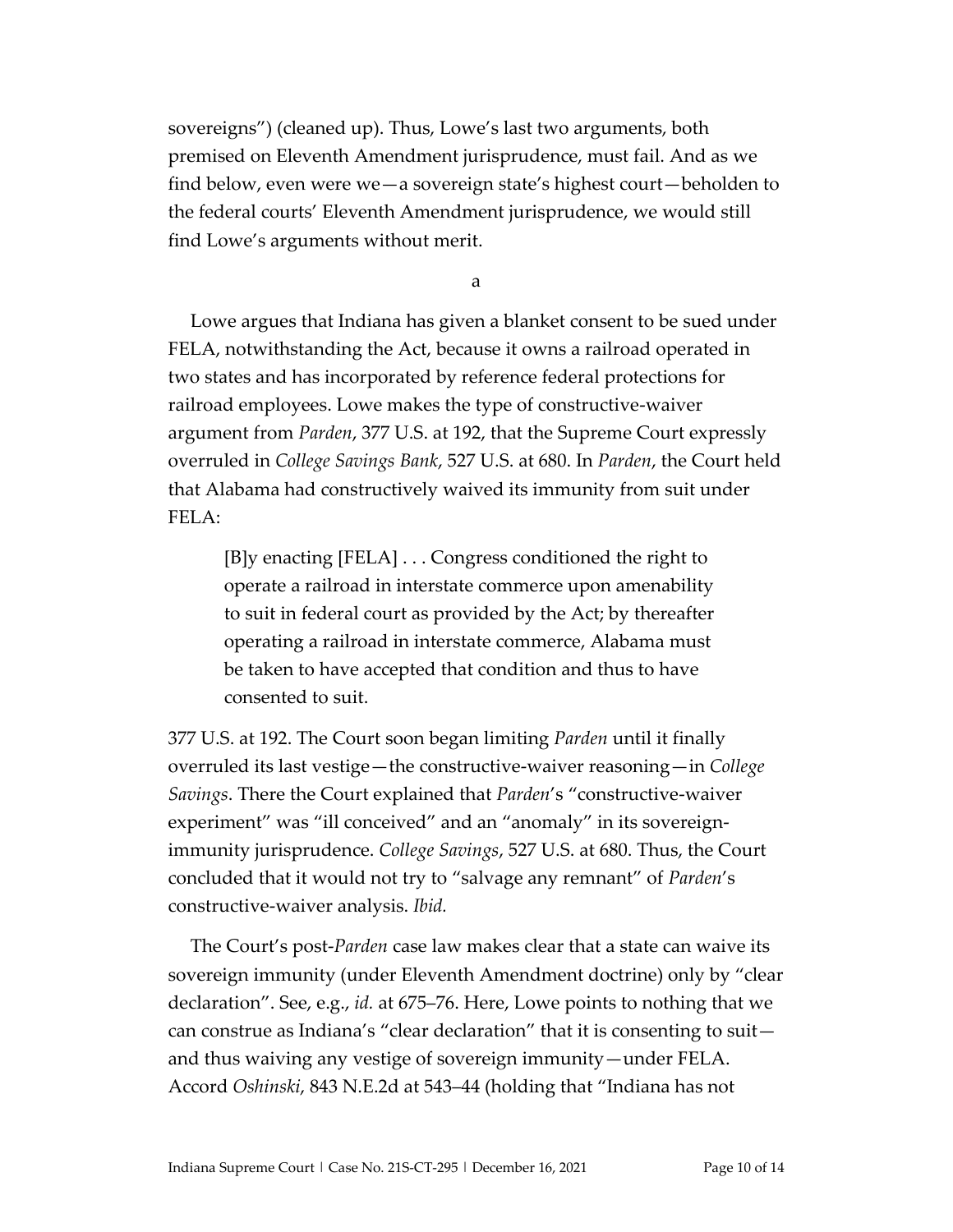given blanket consent to be sued under FELA in Indiana courts" because Indiana's consent to be sued is subject to the Act's requirements). Thus, even were we to apply the federal courts' Eleventh Amendment jurisprudence, Lowe's argument would fail.

Lowe also seems to argue that the Supreme Court has already held that Indiana has waived its immunity from FELA suits. His argument rests on *Hilton v. South Carolina Public Railways Commission*, 502 U.S. 197 (1991), which is now understood to have held, based on stare decisis, that "certain States had consented to be sued by injured workers covered by . . . FELA", *Alden*, 527 U.S. at 737–38. But Lowe does not cite any authority for the proposition that Indiana is one of the "certain States" that *Hilton* continued to hold had waived immunity, and we are aware of none. Thus, this argument also fails.

Moreover, to the extent Lowe asks us to hold that Indiana waived immunity as a matter of Indiana law, we decline to do so. Lowe seems to rely on our precedent in *Esserman v. Indiana Department of Environmental Management* for the proposition that Indiana can waive immunity in any manner that "clearly evince[s]" or "unequivocally express[es]" its intention to do so. He then suggests that by enacting Indiana Code section 8-5-15-17, the legislature clearly evinced its intent to waive immunity from suits arising under all federal statutes applying to railroad employees. But section 8-5-15-17 merely requires the District's board to "act in such a manner as to insure the continuing applicability to affected railroad employees of the provisions of all federal statutes applicable to them prior to April 1, 1984". I.C. § 8-5-15-17(3). While this statute reflects the legislature's desire to protect railroad employees, it does not "clearly evince" or "unequivocally express" doing so at the expense of the state's sovereign immunity. Cf. *Esserman*, 84 N.E.3d at 1192 (explaining that Indiana's False Claims and Whistleblower Protection Act did not clearly evince or unequivocally express the legislature's waiver of sovereign immunity because it did not, for instance, name the state, its agencies, or its officials as permissible defendants). Lowe is not entitled to relief on this ground.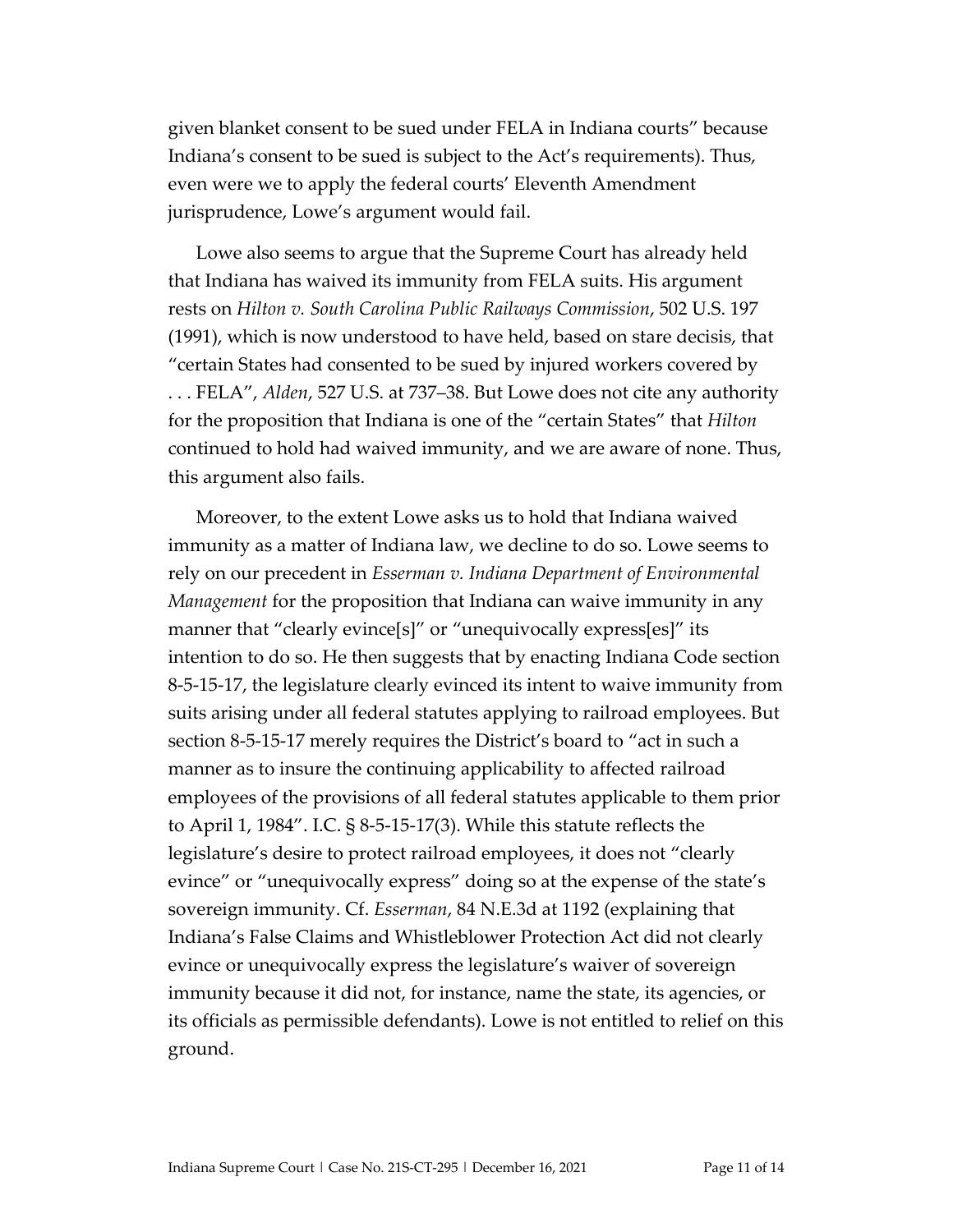Finally, Lowe argues that the Act should not apply to his claim against the District because if it is a political subdivision under the Act, it cannot simultaneously be an arm of the state for Eleventh Amendment purposes. As with Lowe's consent argument, his argument here assumes incorrectly that Indiana courts apply federal Eleventh Amendment jurisprudence to adjudicate all questions of state sovereignty. We do not. But even if we did, Lowe cites no authority holding that a state entity cannot be an arm of the state under the Eleventh Amendment while also a political subdivision under the Act (or under any state's tort-claims act). Instead Lowe discusses *Lewis v. Northern Indiana Commuter Transportation District*, 898 F. Supp. 596 (N.D. Ill. 1995), a district court case holding the opposite. There the court explained that although the Act defined the District as a political subdivision, it was a state agency for purposes of Eleventh Amendment immunity. *Id.* at 601–02. In doing so, the court relied in part on *Mt. Healthy City School District Board of Education v. Doyle*, 429 U.S. 274 (1977). *Lewis*, 898 F. Supp. at 600. In *Mt. Healthy*, the state legislature had defined local school boards as political subdivisions. 429 U.S. at 280. But the Supreme Court nonetheless asked whether the local school board was "more like a county or city" or "an arm of the State" under its Eleventh Amendment immunity doctrine, ultimately holding that the board was not an arm of the state. *Id.* at 280–81.

*Lewis* also relied on the Seventh Circuit's analysis in *Kashani v. Purdue University*, 813 F.2d 843 (7th Cir. 1987). 898 F. Supp. at 600. There the court was tasked with deciding whether a public university was an arm of the state for Eleventh Amendment purposes. *Kashani*, 813 F.2d at 845. While deciding "the nature of the entity created by state law", the court encountered statutes that sometimes referred to the university as a state agency and sometimes, including under the Act, as a political subdivision. *Id.* at 847 (quoting *Mt. Healthy*, 429 U.S. at 280). The Seventh Circuit thus "look[ed] to substance rather than form" to hold that Purdue was an arm of the state. *Id.* at 847–48. If Lowe's contention were true, that is, if an entity's status under state statute governed the entity's status under the Eleventh Amendment, the *Lewis* and *Kashani* courts would have looked no further. But they did look further, thus showing that an entity may be an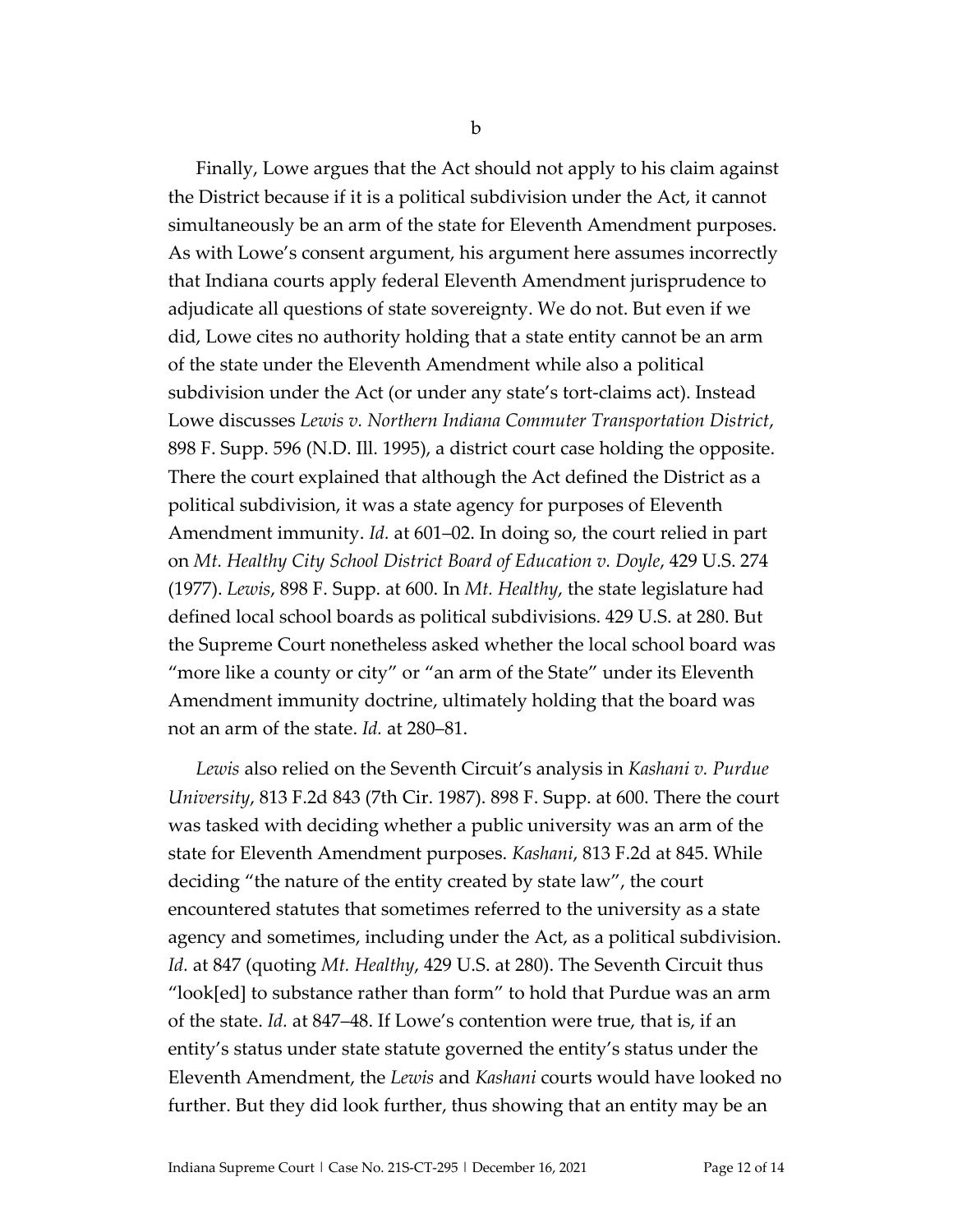arm of the state in federal courts for Eleventh Amendment purposes while simultaneously a political subdivision in state courts for other purposes.

Alternatively, Lowe argues that *Lewis* was wrongly decided. We are not persuaded this is so. But even if we were, federal courts, not state courts, are better positioned to define the contours of federal jurisdiction under the Eleventh Amendment. And the federal courts that have addressed whether the District is an arm of the state for Eleventh Amendment purposes have held that it is. See *Kelley v. City of Michigan City*, 300 F. Supp. 2d. 682, 687 (N.D. Ind. 2004); *Lewis*, 898 F. Supp. at 602; *Phillips v. N. Indiana Commuter Transp. Dist.*, No. 2:92-CV-286, 1994 WL 866082, at \*3 (N.D. Ind. May 11, 1994). Even if we agreed that *Lewis* was wrongly decided, as a state court properly exercising jurisdiction here, we have no reason to police how a federal court exercised federal jurisdiction there.

\* \* \*

Under the Act, the District is a political subdivision, and any claim against it is barred unless a claimant provides notice within 180 days of the injury. Lowe's arguments neither legally nor factually excuse his failing to provide timely notice. Thus, we affirm the trial court's grant of summary judgment for the District and against Lowe.

Rush, C.J., and David, Massa, and Goff, JJ., concur.

ATTORNEYS FOR APPELLANT Michael P. Massucci Kelly Law Offices LLC Schererville, Indiana

Thomas A. Kelliher Horwitz Horwitz & Associates Chicago, Illinois